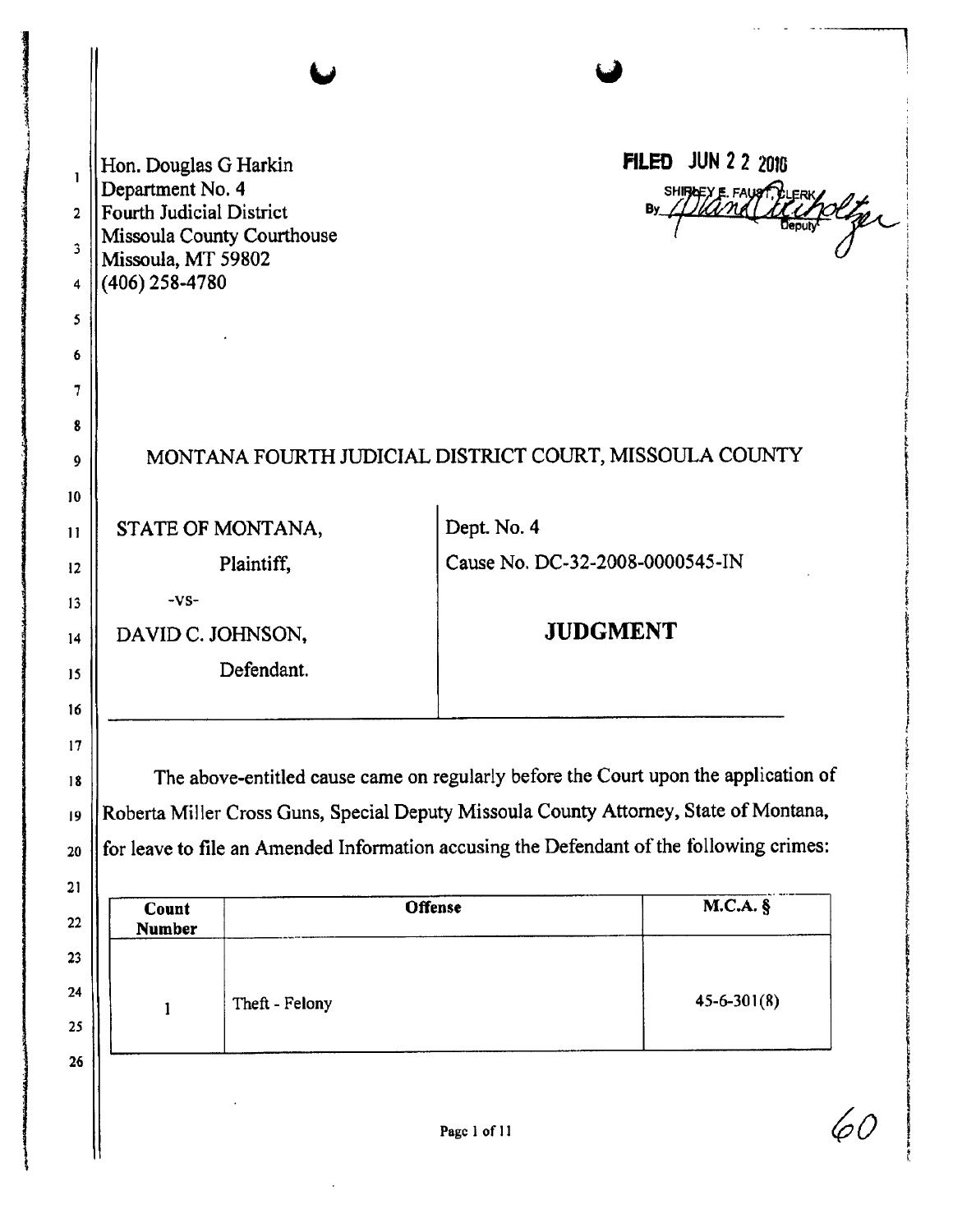| Count<br><b>Number</b>  | <b>Offense</b>                                                                                         | M.C.A. §                 |  |
|-------------------------|--------------------------------------------------------------------------------------------------------|--------------------------|--|
| $\overline{2}$          | Theft - Felony                                                                                         | $45 - 6 - 301(8)$        |  |
| $\overline{\mathbf{3}}$ | Theft - Felony                                                                                         | $45 - 6 - 301(8)$        |  |
| $\overline{4}$          | Theft - Felony                                                                                         | $45 - 6 - 301(8)$        |  |
| 5                       | Theft - Felony                                                                                         | $45 - 6 - 301(8)$        |  |
| $6\phantom{1}$          | Theft - 1st Offense                                                                                    | $45 - 6 - 301(1)$ [1st]  |  |
| $\overline{7}$          | Theft - 1st Offense                                                                                    | $45-6-301(1)$ [1st]      |  |
| 8                       | Exploiting An Older Person Or A Person With A<br>Developmental Disability -- Value Of More Than \$1000 | 52-3-825(3)(a) $[2]$     |  |
| 9                       | Exploiting An Older Person Or A Person With A<br>Developmental Disability -- Value Of More Than \$1000 | $52 - 3 - 825(3)(a)$ [2] |  |
| 10                      | Exploiting An Older Person Or A Person With A<br>Developmental Disability -- Value Of More Than \$1000 |                          |  |
| 11                      | Exploiting An Older Person Or A Person With A<br>Developmental Disability -- Value Of Less Than \$1000 |                          |  |

l0  $\mathbf{1}$ t2

t6 17  $18$ l9 20

> 24 ?5

26

 $22$ 

23

Whereupon leave to file the Amended Inforrnation having been granted and the Defendant being informed of all Defendant's legal rights, the Defendant was duly arraigned, answered to Defendant's true name, and the reading of the Information was waived.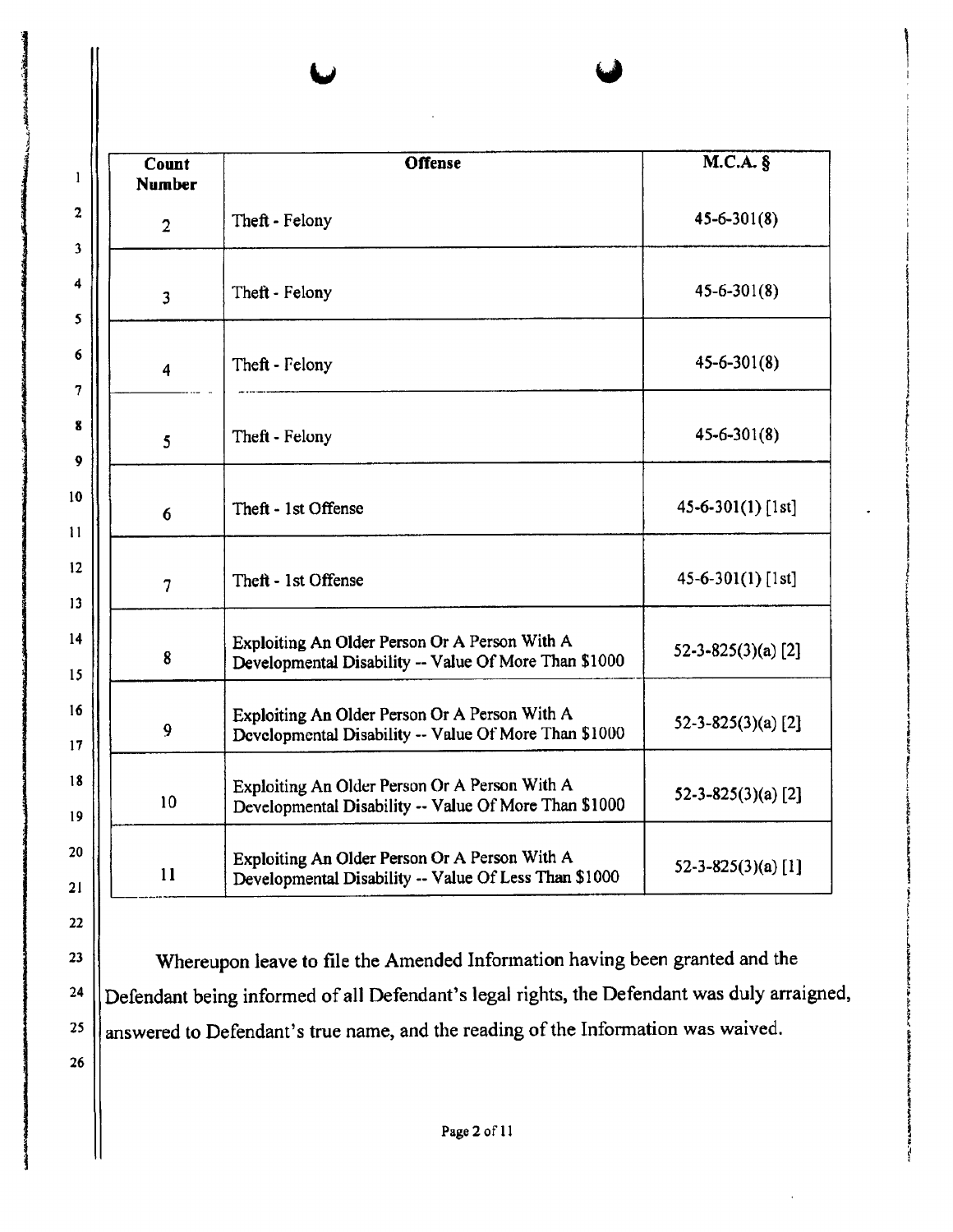I 2 3 The Defendant was represented by attorney Brian Smith at all stages of the proceedings on the Amended Information. On July 21,2009, the Defendant entered his plea of guilty to the offenses as charged in Counts I and II of the Amended Information. <sup>i</sup>

I

i

I

U ia,

On July 21, 2009, IT IS ADJUDGED AND DECREED that the Defendant is guilty of the offenses charged in Counts I and II of the Amended Information.

6 7 8 9 l0 <sup>A</sup>Pre-sentence Investigation Report was ordered and the Court having received and <sup>i</sup> reviewed the report and being fully advised of the facts of this case, on May 17, 2010, the Court entered its Judgment on Counts I and II of the Amended Information, and the State of Montana moved to dismiss the other counts of the Arnended Information, which was granted by the Court.

The Court ORDERED the sentence and judgment as follows:

4

5

lt

| Count#         | M.C.A.                                | <b>Finding</b> | <b>Total</b><br>Seutence | Time<br>Suspended | Deferral<br>Date | Confinement<br><b>Facility</b> | Confinement<br>Comment<br>Consecutive or<br>Concurrent                                                                     |
|----------------|---------------------------------------|----------------|--------------------------|-------------------|------------------|--------------------------------|----------------------------------------------------------------------------------------------------------------------------|
| $\mathbf{1}$   | $45 - 6 - 301(8) -$<br>Theft - Felony | Guilty         |                          |                   | 5/17/2016        |                                | Imposition of<br>sentence on Count I<br>is deferred for a<br>period of six (6)<br>years.                                   |
| $\overline{2}$ | $45 - 6 - 301(8) -$<br>Theft - Felony | Guilty         |                          |                   | 5/17/2016        |                                | Imposition of<br>sentence on Count II<br>is deferred for a<br>period of six (6)<br>years.<br>The deferred<br>imposition of |
|                |                                       |                |                          |                   |                  |                                | sentence on Count II<br>shall run concurrent<br>with the deferred<br>imposition of<br>sentence on Count I.                 |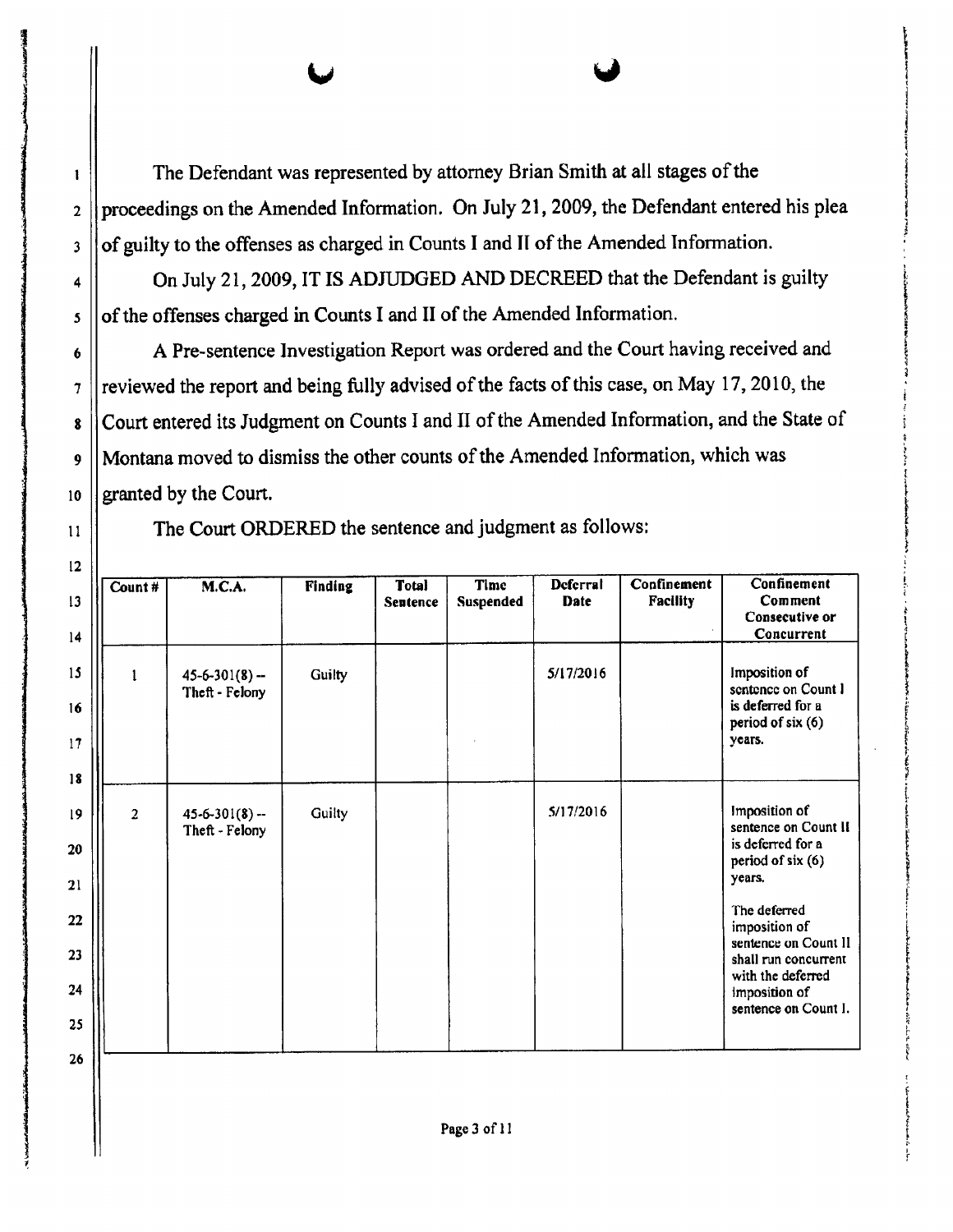| Count#               | M.C.A.                                                                                                                                                    | <b>Finding</b>         | <b>Total</b><br><b>Sentence</b> | Time<br>Suspended | Deferral<br>Date | Confinement<br><b>Facility</b> | Confinement<br>Comment<br>Consecutive or<br>Concurrent |
|----------------------|-----------------------------------------------------------------------------------------------------------------------------------------------------------|------------------------|---------------------------------|-------------------|------------------|--------------------------------|--------------------------------------------------------|
| 3                    | $45 - 6 - 301(8) -$<br>Theft - Felony                                                                                                                     | Dismissed by<br>Court  |                                 |                   |                  |                                |                                                        |
| $\ddot{\phantom{1}}$ | $45-6-301(8) -$<br>Theft - Felony                                                                                                                         | Dismissed by<br>Court  |                                 |                   |                  |                                |                                                        |
| 5                    | $45-6-301(8) -$<br>Theft - Felony                                                                                                                         | Dismissed by<br>Court  |                                 |                   |                  |                                |                                                        |
| $6\phantom{1}$       | 45-6-301(1) [1st]<br>$-$ Theft $\cdot$ 1st<br>Offense                                                                                                     | Dismissed by,<br>Court |                                 |                   |                  |                                |                                                        |
| $7\phantom{.}$       | $45-6-301(1)$ [1st]<br>-- Theft - 1st<br>Offense                                                                                                          | Dismissed by<br>Court  |                                 |                   |                  |                                |                                                        |
| ${\bf 8}$            | $52 - 3 - 825(3)(a)$<br>$[2]$ -- Exploiting<br>An Older Person<br>Or A Person<br>With A<br>Developmental<br>Disability --<br>Value Of More<br>Than \$1000 | Dismissed by<br>Court  |                                 |                   |                  |                                |                                                        |
| $\boldsymbol{9}$     | $52 - 3 - 825(3)(a)$<br>[2] -- Exploiting<br>An Older Person<br>Or A Person<br>With A<br>Developmental<br>Disability --<br>Value Of More<br>Than \$1000   | Dismissed by<br>Court  |                                 |                   |                  |                                |                                                        |

Ш

**CONGRAN**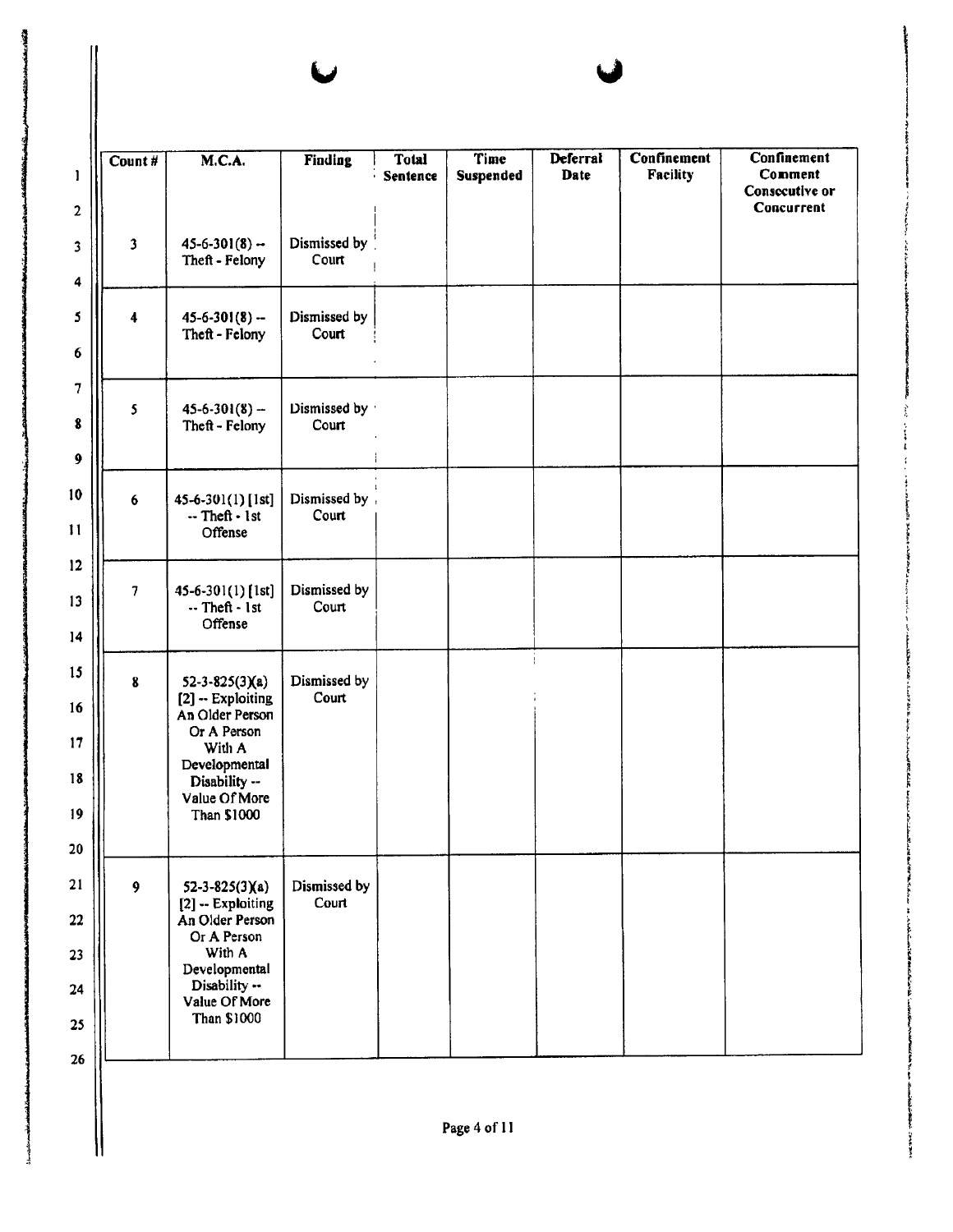|             | M.C.A.                                                                                                                                                         | Finding               | Total<br><b>Sentence</b> | Time<br>Suspended | <b>Deferral</b><br><b>Date</b> | Confinement<br>Facility                                                                                                                                                                                                                                                                                        | Confinement<br>Comment<br>Consecutive or<br>Concurrent |
|-------------|----------------------------------------------------------------------------------------------------------------------------------------------------------------|-----------------------|--------------------------|-------------------|--------------------------------|----------------------------------------------------------------------------------------------------------------------------------------------------------------------------------------------------------------------------------------------------------------------------------------------------------------|--------------------------------------------------------|
| 10          | $52 - 3 - 825(3)(a)$<br>[2] -- Exploiting<br>An Older Person<br>Or A Person<br>With A<br>Developmental<br>Disability --<br>Value Of More<br><b>Than \$1000</b> | Dismissed by<br>Court |                          |                   |                                |                                                                                                                                                                                                                                                                                                                |                                                        |
| 11          | $52 - 3 - 825(3)(a)$<br>[1] -- Exploiting<br>An Older Person<br>Or A Person<br>With A<br>Developmental<br>Disability --<br>Value Of Less<br><b>Than \$1000</b> | Dismissed by<br>Court |                          |                   |                                |                                                                                                                                                                                                                                                                                                                |                                                        |
|             | The Court further ORDERED the Defendant must enroll and complete the following                                                                                 |                       |                          |                   |                                |                                                                                                                                                                                                                                                                                                                |                                                        |
| program(s): |                                                                                                                                                                |                       |                          |                   |                                |                                                                                                                                                                                                                                                                                                                |                                                        |
|             |                                                                                                                                                                | Program               |                          |                   |                                | Program Terms                                                                                                                                                                                                                                                                                                  |                                                        |
|             | <b>Community Service</b>                                                                                                                                       |                       |                          |                   |                                | Other Sentencing Option: Community Service.<br>Defendant shall complete 600 hours of Community<br>Service within 6 years at a rate of no less than 100<br>hours a year and pay, at his own expense, costs<br>associated with the program. He may apply credit for<br>the hours only toward his fines and fees. |                                                        |
|             |                                                                                                                                                                |                       |                          |                   |                                |                                                                                                                                                                                                                                                                                                                |                                                        |

**Andrew Miller**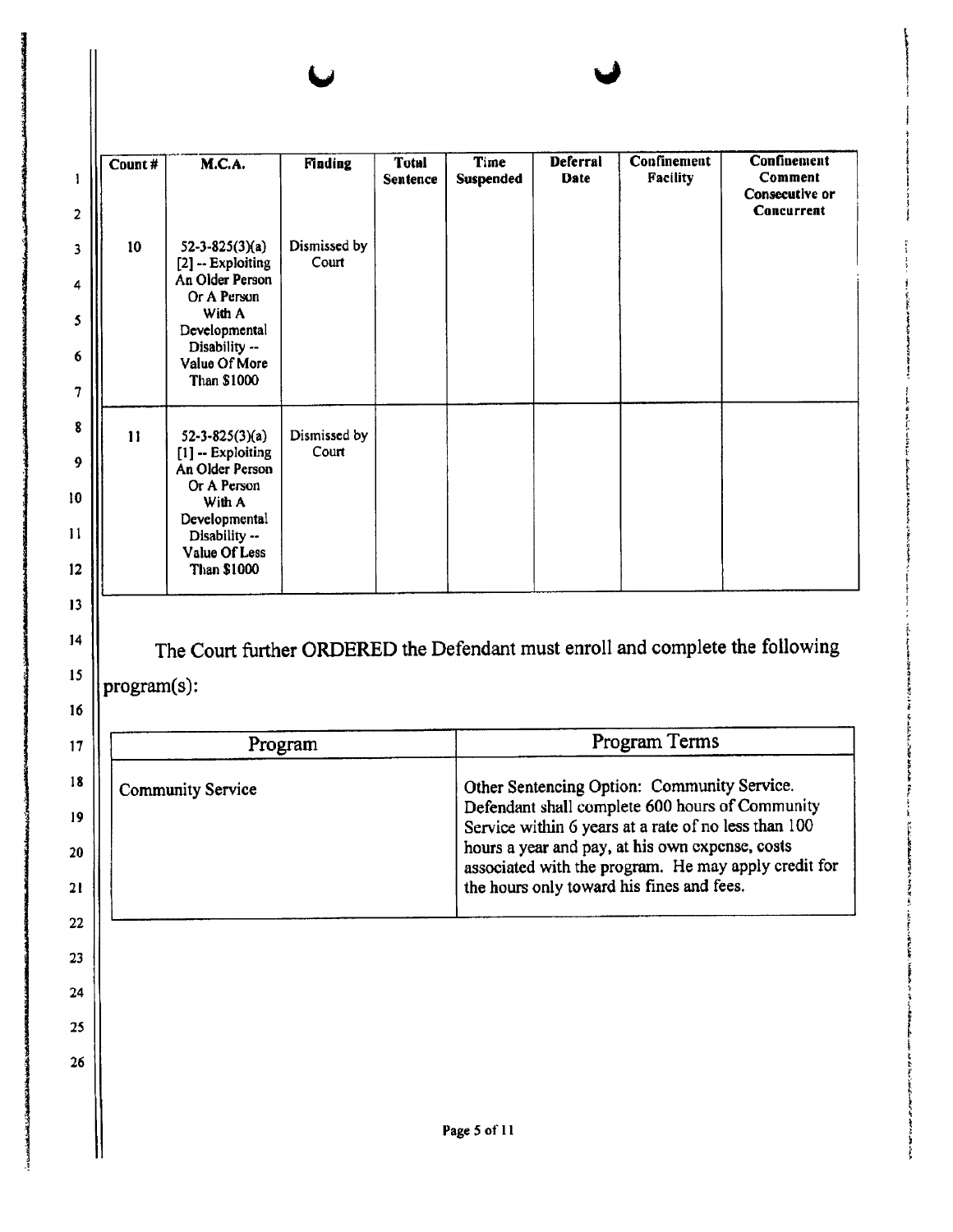The terms and condition of probation are:

t,

- 1, Defendant shall submit to routine or random breath or bodily fluid testing for drugs, upon reasonable suspicion, as requested by Defendant's Probation/Parole Officer.
- 2. The Defendant shall not gamble or play any games of chance, including online gambling.
- 3. The Defendant shall participate in any counseling, at Defendant's own expense, as recommended by Probation/Parole Officer, to include Mental Health counseling.
- 4. Defendant shall not enter any casinos.
- 5. The Defendant shall not possess or use any electronic device or scanner capable of listening to law enforcement communications.
- 6. The Defendant shall not establish a checking or credit account without permission of his Probation/Parole Officer.
- 7. The Defendant shall not work where Defendant handles money or finances unless approved by Defendant's Probation/Parole Officer.
- 8, The Defendant shall not associate with probationers, parolees, prison inmates, or pcrsons in the custody of any law enforcement agency without prior approval frorn Defendant's Probation/Parole Officer.
- 9. The Defendant shall not drive without a valid drivet's license or liability insurance.
- 10. The Defendant shall submit to DNA testing as required by Title 44, Chapter 6, Part 1, M.C.A.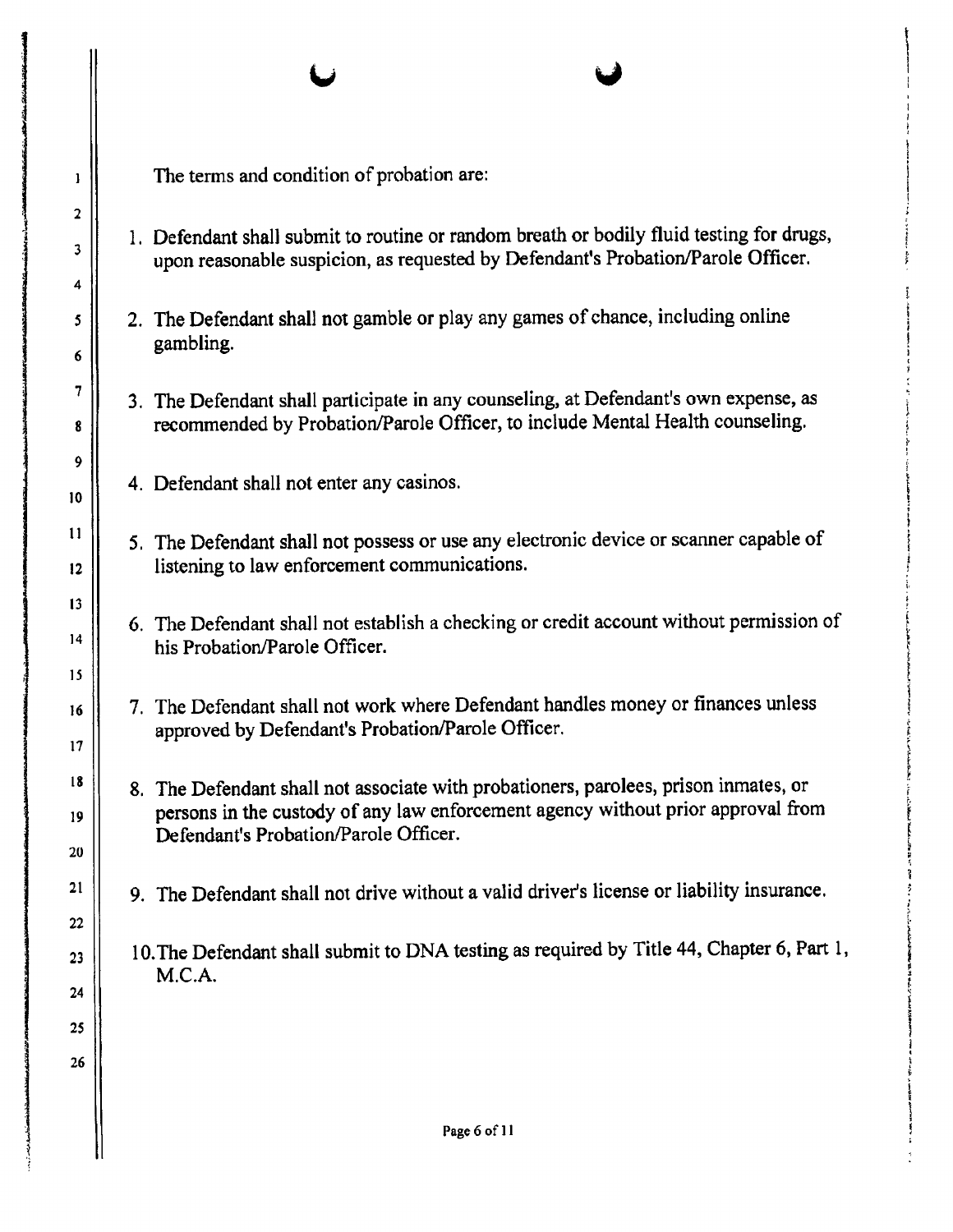1l.The Defendant shall have no conlact with the victim(s) or their immediate family members by any means including written, telephone, electronic device, by a third party, or in person (unless approved by the victim, victim's therapist, offender's therapist, and Probation/Parole Officer).

1

 $\overline{2}$ 

 $\overline{\mathbf{3}}$ 

4

 $\mathbf{5}$ 

6

 $\overline{7}$ 

8

9

 $10$ 

 $11$ 

 $12$ 

 $13$ 

 $14$ 

 $15$ 

 $16$ 

 $17$ 

18

19

20

 $21$ 

22

23

24

25

26

- 12. The Defendant shall be placed under the Supervision of the Department of Corrections (DOC), Probation & Parole Bureau. The Defendant shall sign a probation agreement and shall abide by the terms and conditions of that agreement. The Defendant shall be subject to any level of supervision deerned appropriate by his supervising Probation/Parole Officer, including the Intensive Supervision Program (ISP), provided that they are not more restrictive than the conditions of this judgnent,
- l3.The Defendant shall not change Del'endant's place of residence without first obtaining permission from Probation/Parole Officer. The residence musf be approved by Defendant's Probation/Parole Officer. Defendant shall make Defendant's home open and available for the Probation Officer to visit as required per policy. Defendant shall not own dangerous/vicious animals such as guard dogs, use perimeter security doors, or refuse to open the door of the residence when requested.
- l4.The Defendant shall not leave the assigned district without first obtaining written permission from the Defendant's Probation/Parole Officer.
- 15.The Defendant shall seek and maintain employment or a program approved by the BOPP or the Probation/Parole Officer. The Defendant must obtain permission from the Probation/Parole Officer prior to any change of employment. The Defendant will inform employer of Defendant's status on probation or parole.
- 16.The Defendant will personally report to the Probation/Parole Officer as directed. The Defendant will submit written rnonthly reports on forms provided. The Defendant will be available to the Probation/Parole Officer as requested.
- lT.Defendant shall not own, possess or be in control of any firearms or deadly weapons including black powder as defined by State or Federal law-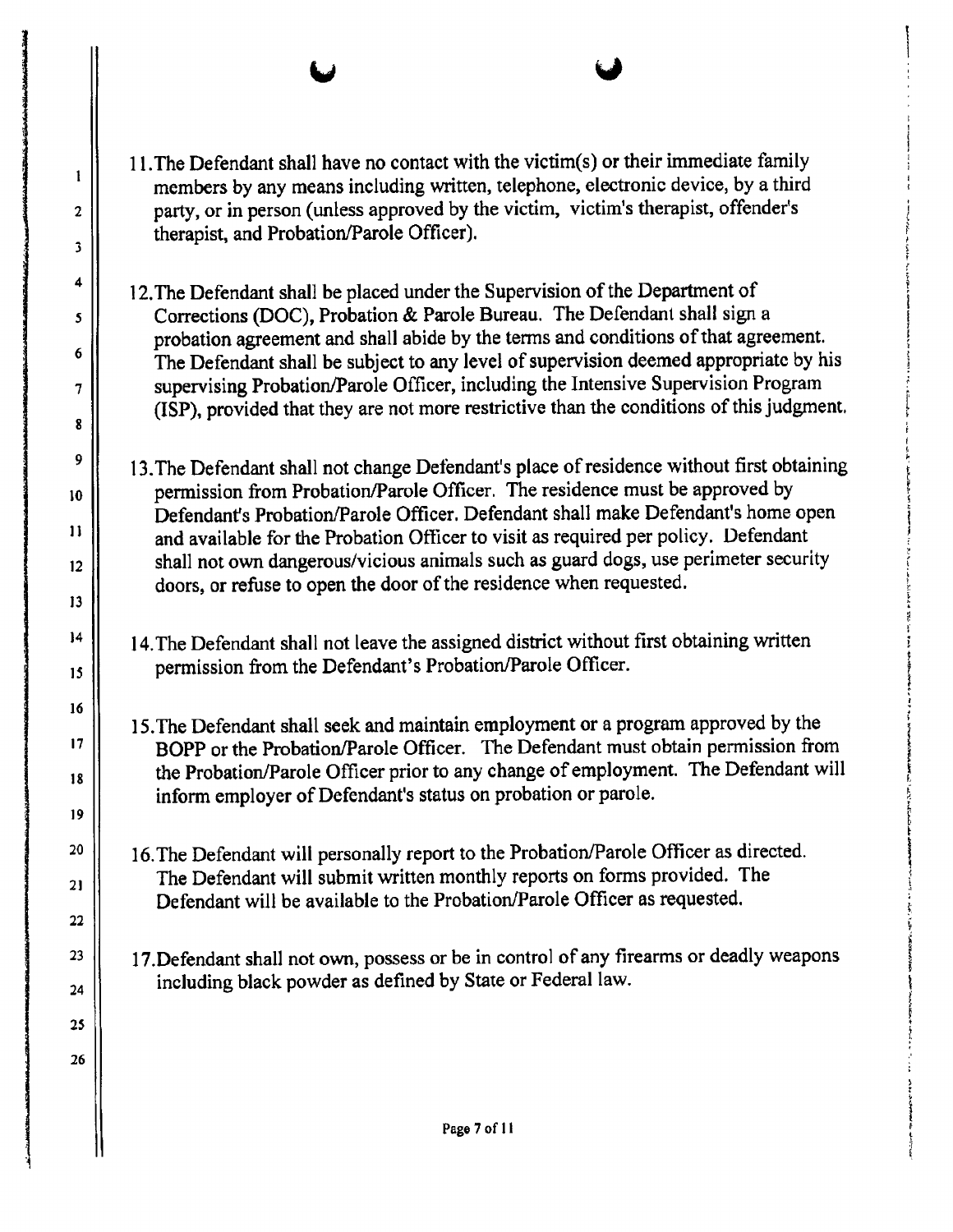- $\mathbf{I}$  $\overline{2}$  $\mathbf{3}$ 4  $\overline{\mathbf{5}}$ 6 7 8 9 10  $11$  $12$  $13$  $14$  $15$ 16  $17$ 18  $19$ 20  $21$ 22  $23$ 24 25 26
- lS.Defendant shall obtain permission from Defendant's Probation/Parole Officer before financing or purchasing a vehicle, property or engaging in business. Defendant shall not go into debt without Probation/Parole Officer's permission.
- 19. Upon reasonable suspicion, as ascertained by the Probation/Parole Officer, the Defendant's person, vehicle, and/or residence may be searched at any time, day or night, without a warrant by a Probation/Parole Officer, ISP Officer or a Law Enforcement Officer (at the direction of the Probation/Parole/ISP Officer). The Defendant may also be searched at Defendant's place of employment.
- 20.The Defendant shall comply with all city, county, state, federal laws, ordinances, and conduct himself/herself as a good citizen. The Defendant shall report any arrests or contacts with law enforcement to the Probation/Parole Officer within 72 hours. The Defendant will at all times be cooperative and truthful in all Defendant's communications and dealings with the Probation/Parole Officer.
- 21.The Defendant will not possess or use illegal drugs or any drugs unless prescribed by a licensed physician. The Defendant will not be in control of or under the influence of illegal drugs, nor will the Defendant have in their possession any drug paraphernalia.
- 22,Defendant specifically agrees that Defendant is willing and able to pay the monetary obligations and restitution, if applicable, under this agreement, and agees that payrnent of restitution, if applicable, is a condition necessary for rehabilitation of the victim(s) under  $46-18-201(4)(n)$  M.C.A. All of the methods for collection of restitution, if applicable, provided under Sections 46-18-241 through 46-18-249, M.C.A, shall apply, including garnishment of wages and interception of tax refunds.
- 23,Defendant shall pay restitution as indicated on Exhibit A of the judgment. The Defendant will pay court ordered victim restitution in a timely fashion. The Probation/Parole Officer will determine the amount of payments if the offender is on supervision; otherwise, the DOC will take a portion of the offender's inmate account if the offender is incarcerated. All restitution payments will be made by money order or cashiers check and sent to the Department of Corrections, Collection Unit, P.O. Box 201350, Helena, MT 59620. The Defendant will not be assessed any administration fee on all restitution. All of the methods for collection of restitution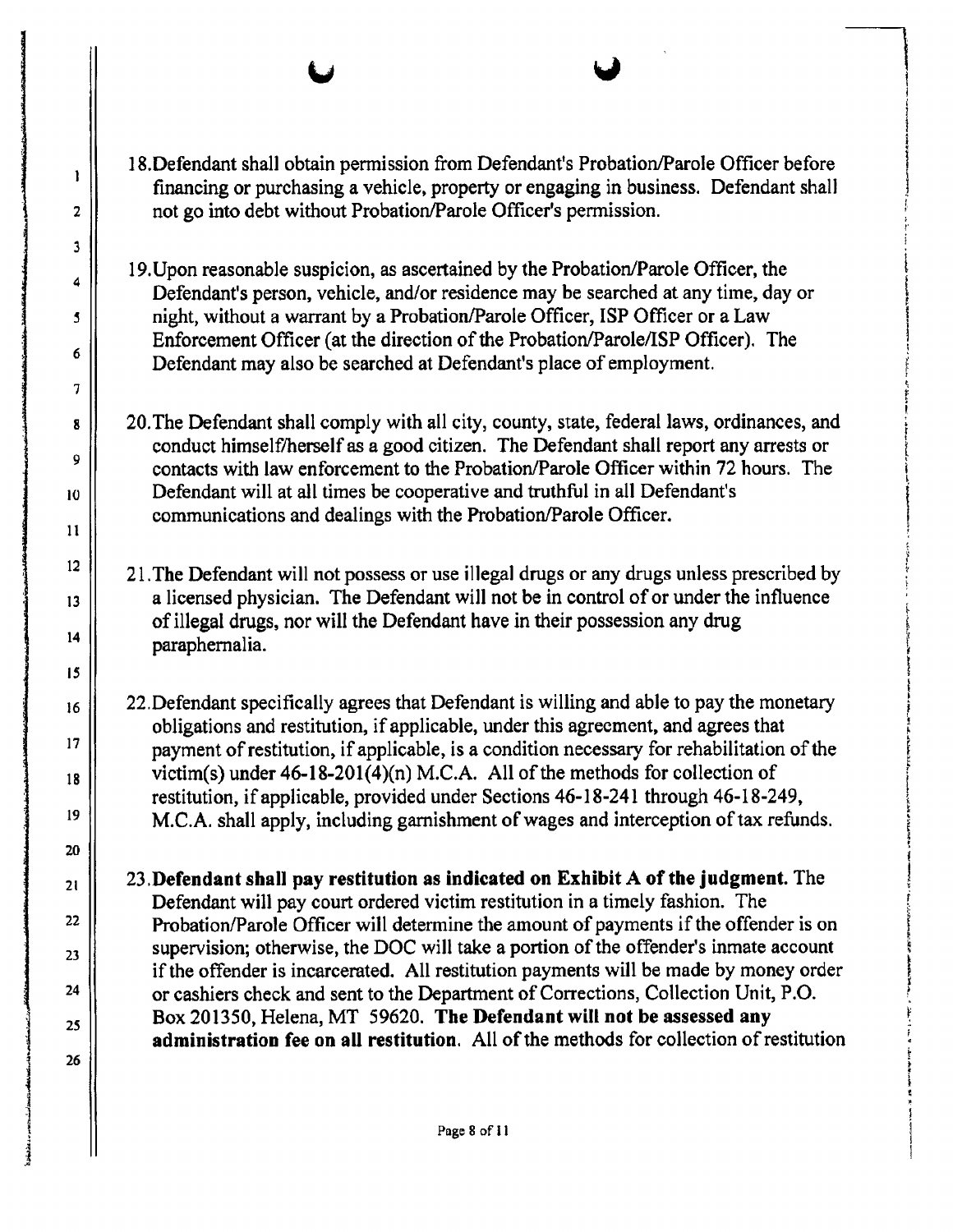provided under Sections 46-18-241 through 46-18-249 shall apply, including gamishment of wages and interception of tax refunds. Pursuant to Section 46-18-  $244(6)(b)$ , MCA the Defendant shall sign a statement allowing any employer to gamish up to 25% of the Defendant's wages. Pursuant to Section 46-18-244(7), M.C.A., the Department of Corrections shall give the Departrnent of Revenue a copy of the Judgment to intercept any tax refunds. The Defendant will continue to make monthly restitution payments until Defendant has paid futl restitution, even after incarceration or supervision has ended.

t,

- 24. The Defendant shall pay all fines and fees as ordered and directed by the Court according to a schedule set up by the Probation/Parole Officer. The Defendant shall pay to the Depanment of Corrections a \$50 fee at the time that the PSI report is completed unless the court determines that the Defendant is not able to pay the fee within a reasonable time as per  $46-18-111$ , M.C.A. The Defendant is to submit this payment to the Department of Corrections, Collection Unit, P.O. Box 201350, Helena, MT 59620.
- 25.The Defendant shall pay supervision fees pursuant to Section 46-23-1031, M.C,A, of no less than \$252.00 and no more than \$360.00 per year, at no less than \$21.00 per month for the number of months under supervision. The fee is to be determined by the Probation/Parole Officer. If convicted of a drug offense and placed on Intensive Supervision, then Defendant may be ordered to pay no less than \$50 per month as per 45-e-202 (2) (d) (ii) M.C.A,

And further the Court ORDERED that the Defendant pay the following fines and

## $\|$ <sub>18</sub> || fees:

 $\mathbf{1}$ 

 $\mathbf{2}$ 

 $\overline{\mathbf{3}}$ 

4

 ${\bf 5}$ 

6

7

8

9

10

 $\bf{11}$ 

 $12$ 

 $13$ 

 $14$ 

15

16

 $17$ 

19

20

21

22

23

24

| Fine & Fees Description<br>(To be paid to the Missoula District Clerk of Court) | Amount   |
|---------------------------------------------------------------------------------|----------|
| Fine                                                                            | .00      |
| County Attorney Surcharge                                                       | 40.00    |
| Surcharge IT - Court Information Technology                                     | 20.00    |
| Victim Witness Surcharge                                                        | 98.00    |
| Victim Witness Admin Fee                                                        | 2.00     |
| <b>Total Amount Due</b>                                                         | \$160,00 |

25 26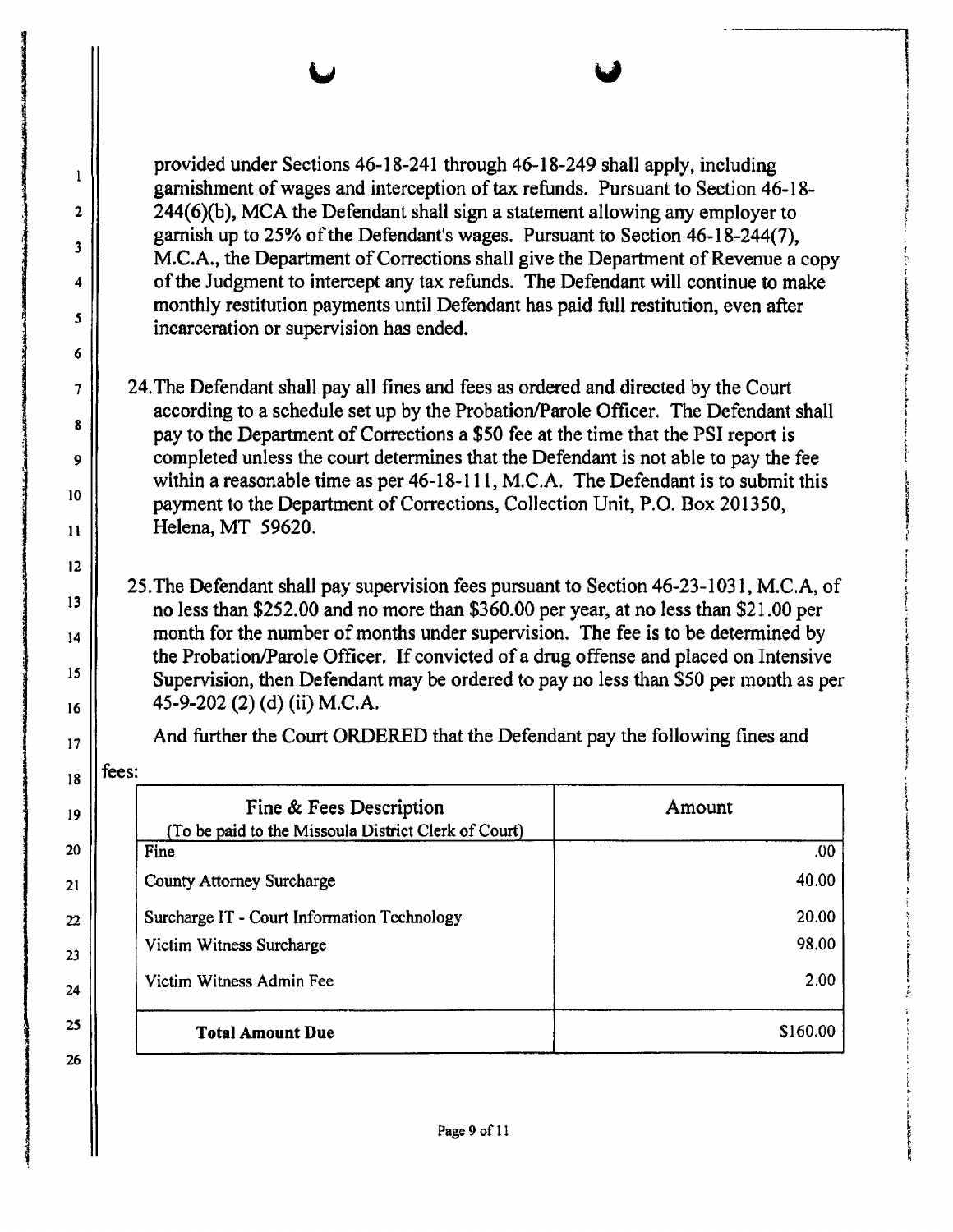The reasons for this Judgment are that the Court considered the criminal history of the Defendant and the circumstances of this case.

Any bail posted was exonerated.

## NOTICE PURSUANT TO § 46-18-116

If the terms of this written judgment conflict with the sentence or other disposition pronounced orally in Open Court, the Defendant or the State of Montana may request that the Court modify the wriften judgment to conform to the oral pronouncement. That request must be made within 120 days after filing of the written judgment or the right to request modification is waived. The Court will modify the written judgment to conform to the oral pronouncement at a hearing conducted in the presence of the Defendant unless the right to be present is waived or the Defendant elects to proceed using two-way electronic audio video comrnunication as authorized by Section 46-18-l l6 M.C.A. The right to request modification of this judgment is waived if not exercised within 120 days of filing.

Done in open Court  $17<sup>th</sup>$  day of May, 2010.

DATED this 22nd day of June, 2010.

Douglor G. Harhin

Douglas G Harkin, District Judge

I

2

3

4

5

6

7

8

9

l0

il

l2

l3

t4

l5

l6

t7

l8

l9

20

2l

22

23

24

25

26